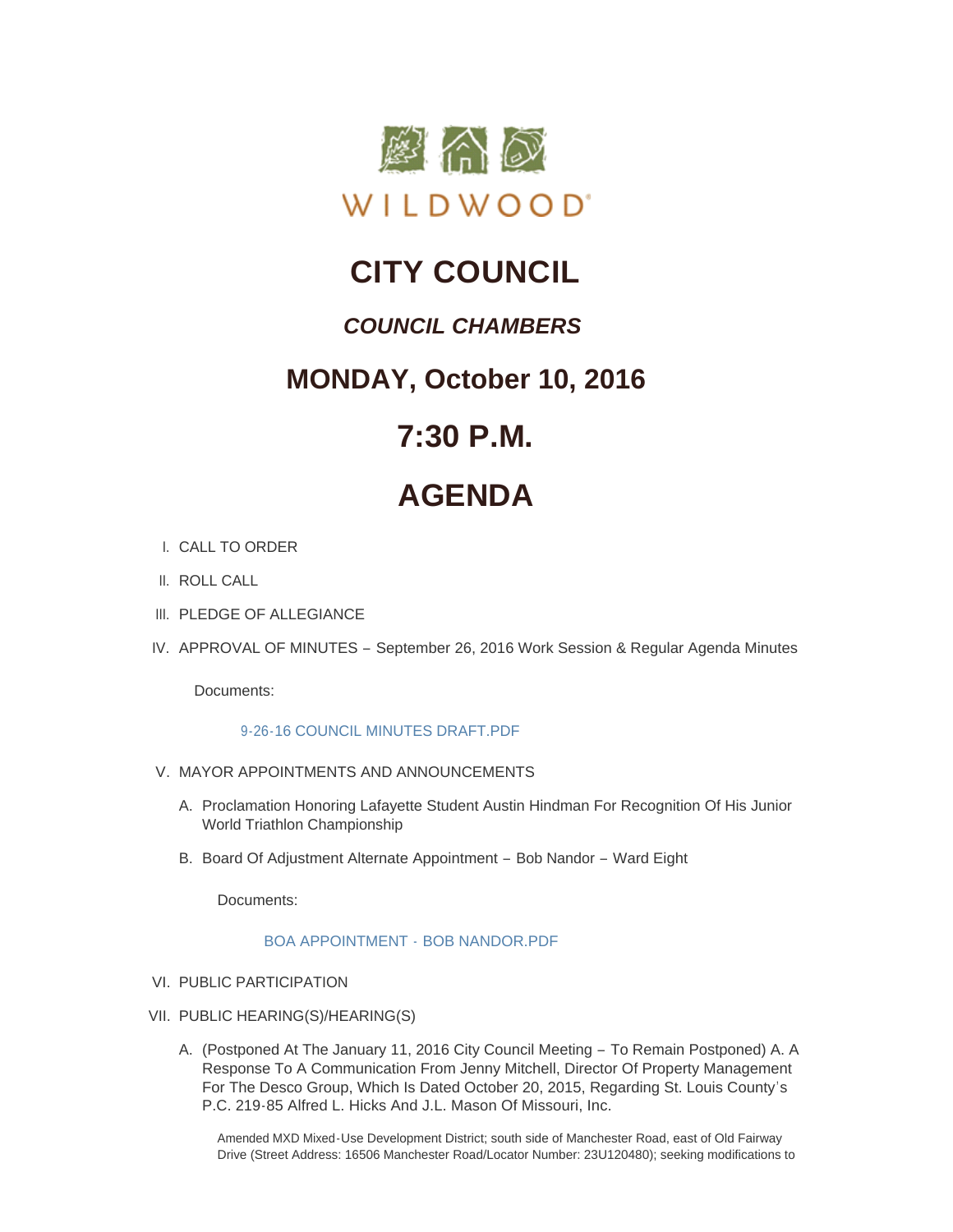#### VIII. LEGISLATION

#### UNFINISHED BUSINESS A.

BILL #2213 1.

AN ORDINANCE OF THE CITY OF WILDWOOD, MISSOURI AMENDING CERTAIN PROVISIONS OF CHAPTER 415; AND AMENDING REGULATIONS PERTAINING TO GROUP HOMES – P.Z. 11-16 CITY OF WILDWOOD PLANNING AND ZONING COMMISSION, C/O DEPARTMENT OF PLANNING. *Recommended by the Planning and Zoning Commission* (Second Reading) (Wards – All)

#### Documents:

#### [BILL 2213.PDF](http://mo-wildwood.civicplus.com/AgendaCenter/ViewFile/Item/8409?fileID=12463)

- B. NEW BUSINESS
	- BILL #2216 1.

AN ORDINANCE AUTHORIZING THE APPROVAL OF A SECOND REPLACEMENT DEPOSIT AGREEMENT FOR "THE ESTATES AT DEER HOLLOW" SUBDIVISION [PB 354; PG 894]; A ONE HUNDRED TWENTY-FIVE (125) ACRE, TWENTY-SEVEN (27) LOT RESIDENTIAL SUBDIVISION LOCATED UPON A TRACT OF LAND BEING PART OF THE SOUTHWEST QUARTER OF THE NORTHEAST QUARTER AND THE EAST HALF OF THE NORTHWEST QUARTER OF SECTION 20, TOWNSHIP 44 NORTH, RANGE 3 EAST, CITY OF WILDWOOD, ST. LOUIS COUNTY, MISSOURI, AND, MORE SPECIFICALLY, SITUATED ON THE SOUTH SIDE OF STATE ROUTE 100, WEST OF HENCKEN ROAD. *Recommended by the Department of Planning* (First Reading) (Ward Six)

Documents:

#### [BILL 2216.PDF](http://mo-wildwood.civicplus.com/AgendaCenter/ViewFile/Item/8411?fileID=12464)

BILL #2217 2.

AN ORDINANCE OF THE CITY OF WILDWOOD, MISSOURI, AUTHORIZING THE MAYOR OF THE CITY TO NEGOTIATE AND EXECUTE A SUBLICENSE AGREEMENTS WITH BAYS-ET HIGH SPEED, LLC, AND WISPER ISP, INC., FOR THE PURPOSE OF PROVIDING CONTINUOUS INTERNET SERVICES FOR CITY RESIDENTS. *Recommended by the Rural Internet Access Committee* (First Reading) (Wards  $-$  All)

#### **DIRECT BUDGETARY IMPLICATION: Revenue Neutral**

Documents:

#### [BILL 2217.PDF](http://mo-wildwood.civicplus.com/AgendaCenter/ViewFile/Item/8412?fileID=12465)

- IX. RESOLUTIONS
	- RESOLUTION #2016-31 A.

A RESOLUTION BY THE CITY COUNCIL OF THE CITY OF WILDWOOD, MISSOURI AUTHORIZING THE WILDWOOD CITY ADMINISTRATOR TO EXECUTE A CONTRACT